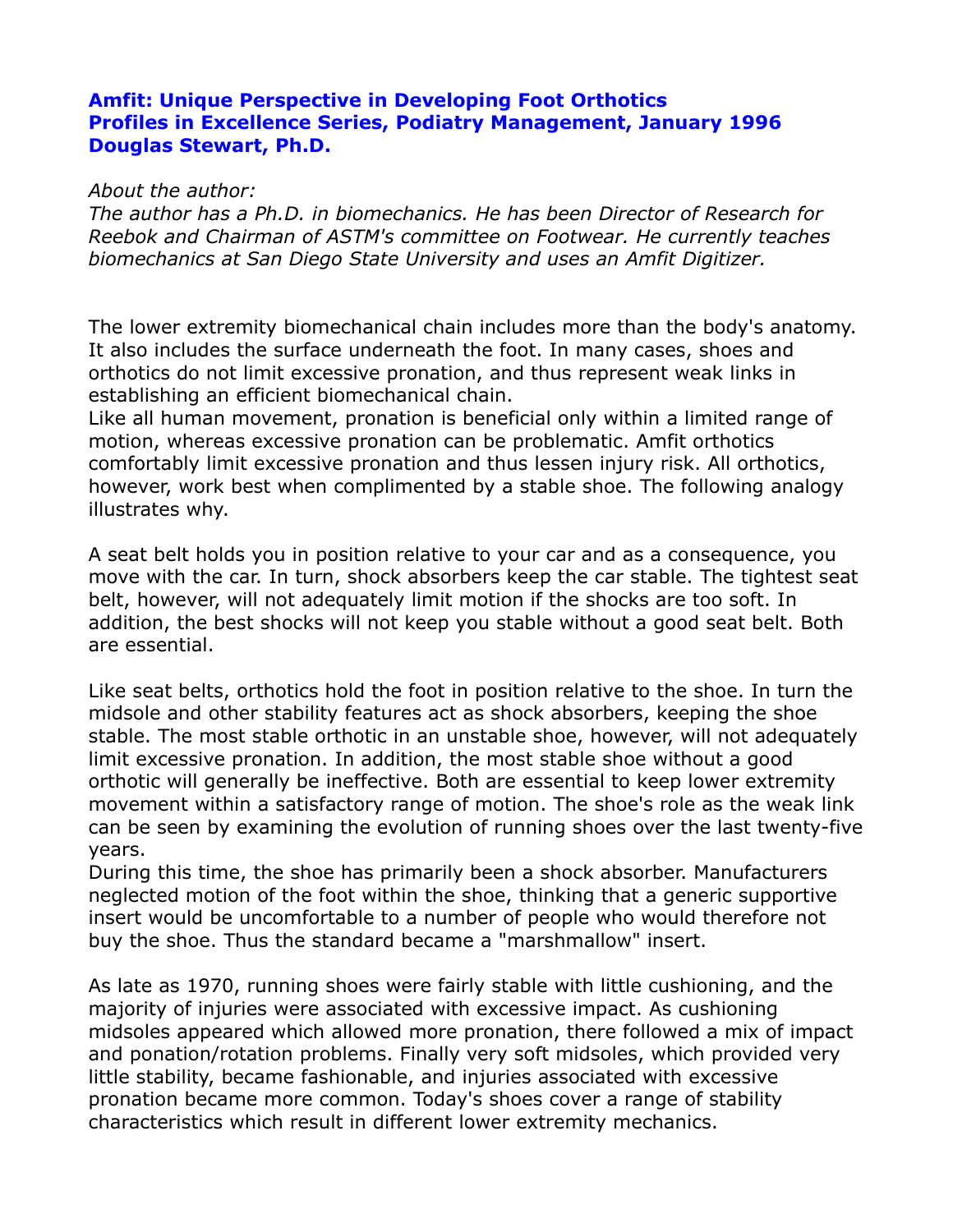Knowledgeable salespeople know this.

Working with such salespeople and designing orthotics with the shoe's characteristics in mind greatly improves the chances of mechanical success. Nevertheless, the interaction between an orthotic and shoe can be complex, and watching the client walk or run with orthotics in his/her shoes is very helpful.

Just as many shoes are available today, so too are a wide variety of orthotics. Many podiatrists argue that hard "plastic" is essential to control foot motion. If that were the case, and the weak link defines the strength of the system, a shoe would also have to be hard plastic to control motion. However, it has been demonstrated both clinically and through research that shoes with EVA (softer material) midsoles can provide a stable base of support. It follows that orthotics made of similar material would have the same opportunity to be effective.

Amfit makes their orthotics from EVA, and they control motion very well.

There are advantages to EVA. Its forgiving nature makes it extraordinarily comfortable– remember your first aerobic shoe? In addition, EVA orthotics can be full length with no step off at the metatarsals to contend with, or they can be 3/4 length in necessary to fit into limited space shoes.

EVA is also easily cut with a computer controlled milling machine like the one Amfit uses, which fashions the orthotic exactly as prescribed (a technician never interprets the desires of the practitioner). Amfit uses over five hundred pin elements to digitize the bottom of the foot, and displays the information on a computer screen as a 2D topographical and 3D wire frame showing what the orthotic will look like.

The foot can be mapped weighted or unweighted, in the compensated and neutral positions, and the difference quantified, providing insight into the amount of pronation the foot undergoes. Biomechanical changes can be made to the neutral position contour with software, based upon knowledge of the patient and the amount of their pronation, etc. Small depressions can be made to accommodate depressed metatarsals, etc., and before the orthotic is made, the user can see exactly what it will look like.

Amfit as well provides a second way to make corrections. Plastic adjustments (posts, metatarsal pads, etc.) can be placed under the foot to physically change the shape and position of the foot before it is mapped. The pin elements pass through holes in the plastic so that the foot is mapped in its new position. In this way, the user can see the effect and the patient can feelthe shape of the orthotic before it is made.

With this system, forefoot needs can be effectively evaluated and addressed. If the forefoot rises when the foot is placed in sub-talar neutral, the elements rise and automatically post the forefoot. The user can also choose to physically push